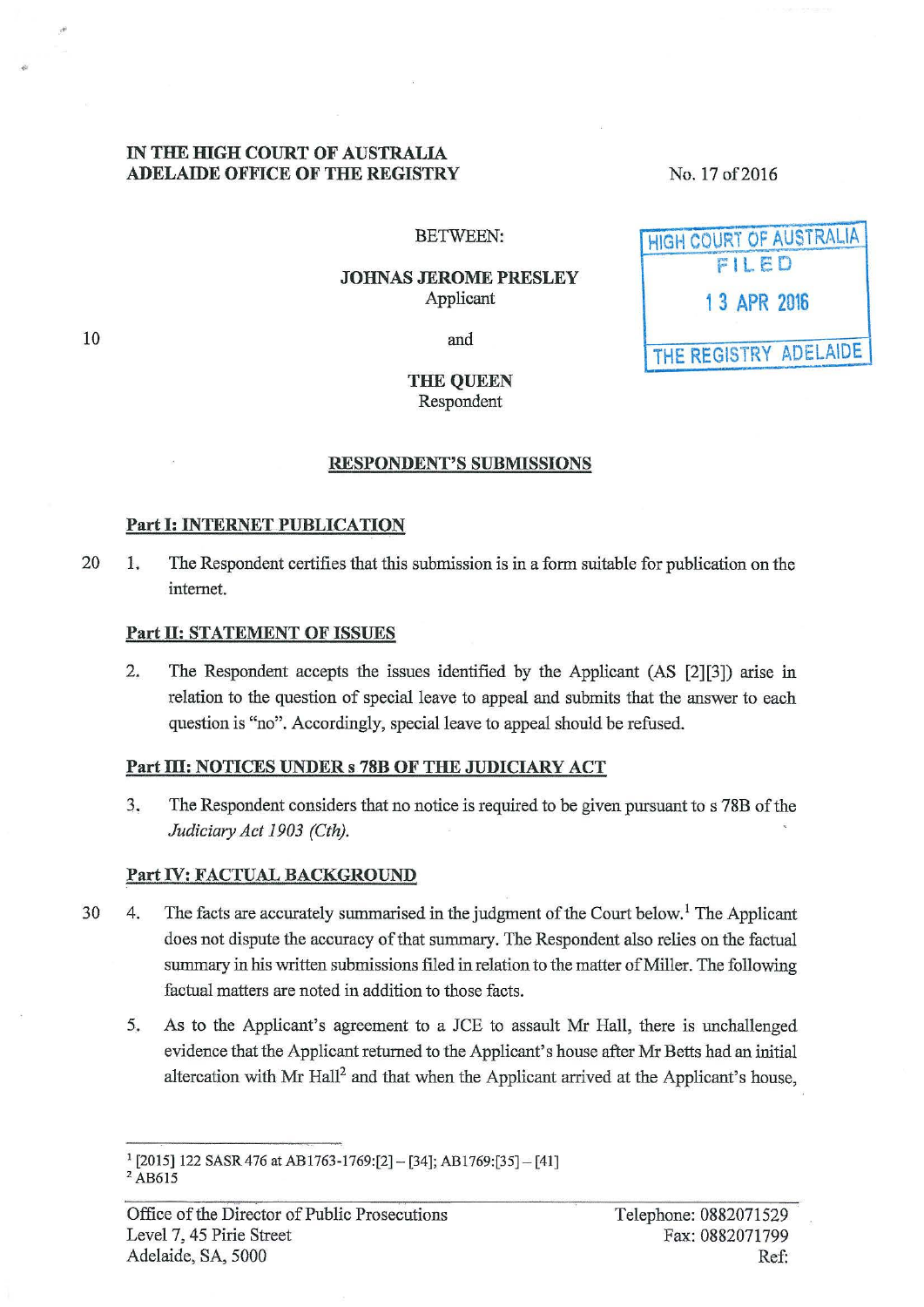he said words to the effect *"Let's go back and see what these people- go and see what the problem* is".<sup>3</sup>

- 6. There is unchallenged evidence that the Applicant and Mr Betts left the Applicant's house together with the two other accused (Mr Miller and Mr Smith)<sup>4</sup> on foot.<sup>5</sup>
- 7. On the way out from leaving the Applicant's house, the Applicant admits going to Grant Street with a baseball bat in his possession. 6 There is unchallenged evidence that Mr Betts had a knife during the assault on Mr Hall; that this knife was 332 mm  $\text{long;}^7$  and it was open to infer was taken from the Applicant's house (a cutlery drawer had been removed from its position in a cupboard and found on the floor of the kitchen in the Applicant's 10 house.)<sup>8</sup> Therefore, it was open to the jury to infer that Mr Betts had this knife from the walk to Grant Street and given the size of the knife, to infer that the Applicant knew that Mr Betts was carrying a knife.<sup>9</sup> As such, it was open to the jury to consider the fact that Mr Betts was carrying a knife was not something that he would hide from the Applicant, given that the Applicant was himself holding a baseball bat.<sup>10</sup>
	- 8. There is evidence that another Applicant (the Crown says Smith) was carrying a shovel;<sup>11</sup> and that this Applicant was carrying a shovel to, and had it at, Grant Street.<sup>12</sup> It was open to the jury to infer that the Applicant knew that another accused was carrying a shovel.
- 9. As to the Applicant's involvement at the scene itself, the Applicant pleaded guilty to count 2. It was clear, therefore, that he was at the scene. There is eyewitness evidence that there 20 were four people around Mr Hall assaulting him.<sup>13</sup> There are four accused. There is expert evidence that Mr Hall was hit by something consistent with a baseball bat.<sup>14</sup> The Applicant admits he was holding and using a baseball bat.<sup>15</sup> There is eyewitness evidence that someone meeting the Applicant's description, and having a "silver pole", was hitting Mr Hall with that pole as well as stomping on Mr Hall's stomach.<sup>16</sup> There is eyewitness evidence identifying the Applicant as being at the scene and being *"involved in the beating*  of [Mr Hall]";<sup>17</sup> as well as someone meeting his description kicking and hitting Mr Hall.<sup>18</sup> Many blood-like spots were observed on the outer rear left leg of the grey shorts seized

- <sup>1</sup>AB913
- 'AB1117
- $<sup>9</sup>$  see AB1118<br><sup>10</sup> cf PS [21]</sup>
- 

<sup>3</sup> AB616:T5-ll

<sup>4</sup> AB616:TI2-19

*<sup>5</sup>*AB617-618

<sup>6</sup> AB616:T23-29; AB631-632

<sup>&</sup>lt;sup>11</sup> [2015] 122 SASR 476 at [14][32]<br><sup>12</sup> [2015] 122 SASR 476 at [14]<br><sup>13</sup> AB246; AB252-253; see also AB383; AB 545 [2015] 122 SASR 476 at [16][17]<br><sup>14</sup> AB1769

<sup>&</sup>lt;sup>15</sup> AB1769; [2015] 122 SASR 476 at [35] <sup>16</sup> AB383<br><sup>17</sup> AB259

<sup>&</sup>lt;sup>18</sup> AB252 read with AB289; see also AB322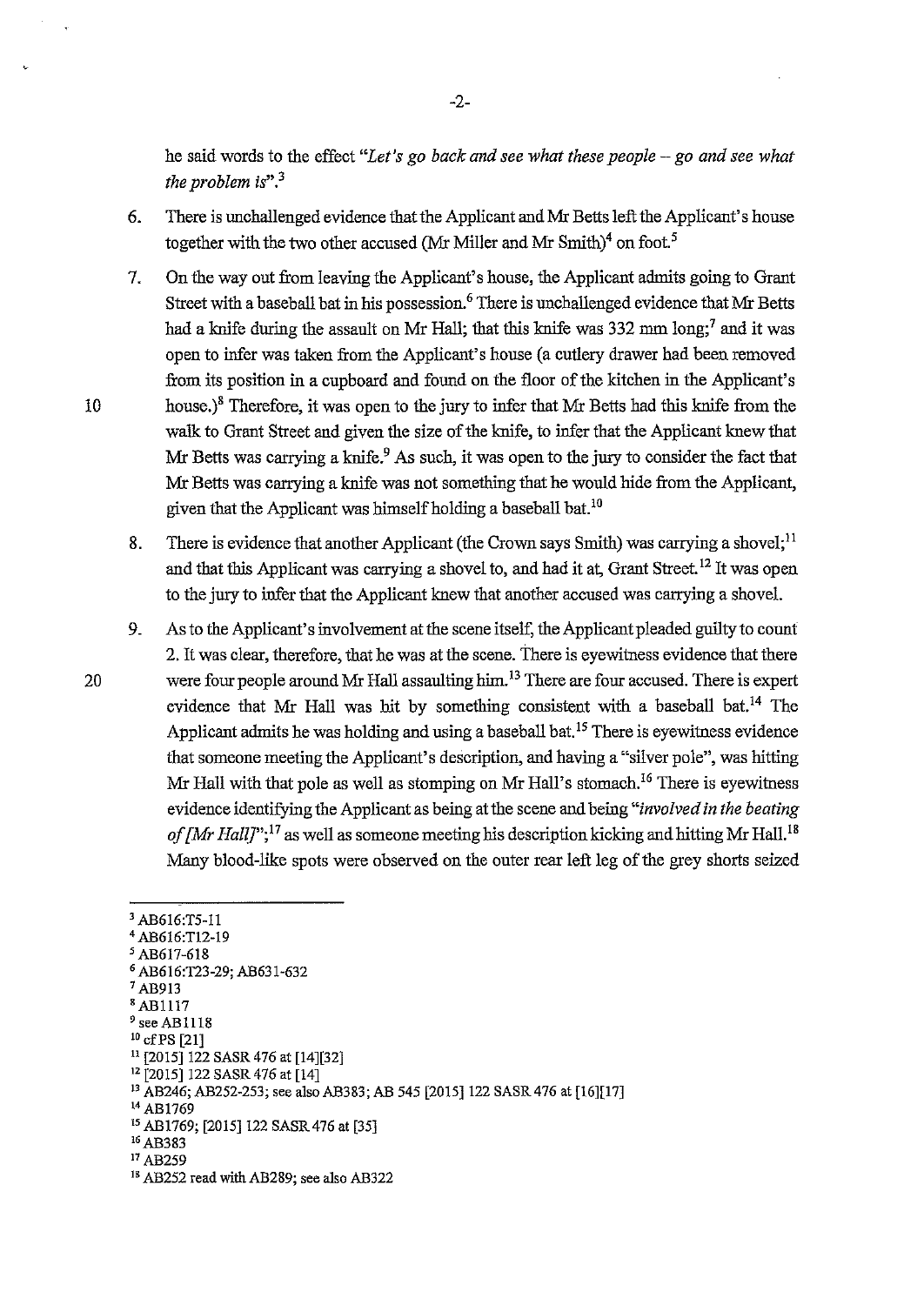from the Applicant.19 There is evidence that the blood stains may have come from *"more than one event sending the blood into the air"* . 20 That blood was matched to the deceased. Expert evidence was led that this meant that the Applicant was in close proximity to the attack upon Mr Hall.<sup>21</sup>

10. As to the Applicant's intoxication, there is evidence that the Applicant's blood alcohol level, when it was taken at 0830 on 13 December 2012 was  $0.054\%$ <sup>22</sup> Further, there is no evidence that the Applicant's blood contained drugs.23 The Applicant's blood was not taken directly after the assault, so the Applicant's actual level of intoxication as measured by its alcohol content was unknown. *Assuming* that no alcohol was consumed between 10 the confrontation and taking the blood sample the blood alcohol level was likely to have been about 0.2%. There was no evidence as to the Applicant's experience with drinking, but there was evidence that if a person is more experienced at drinking, the degree of mental impairment that they suffer as a result of drinking may be less than that of an inexperienced drinker.24 There is expert evidence that in determining the effect that alcohol has actually had on a person, an observation as to that person's conduct is "important",<sup>25</sup> as a person's reaction to alcohol will depend on the person – it is an individual thing. 26 There is eyewitness evidence that the Applicant did not appear as intoxicated as Mr Betts.<sup>27</sup>

11. There is unchallenged evidence that the Applicant returned from Grant Street with Mr 20 Betts and the other accused.<sup>28</sup>

## **Part V: APPLICABLE STATUTORY PROVISIONS**

12. In addition to the provision identified by Applicant are those identified by the Applicant Smith.

#### **Part VI: SUMMARY OF ARGUMENT**

### **Proposed ground 1 -unreasonable verdict**

13. The ground referred to this Court was confined to the issue of whether the verdict was unsafe by reason only of intoxication. Accordingly, the sole issue is whether this Court is satisfied that on the whole of the evidence, it was *open* to the jury to be satisfied beyond reasonable doubt of the Applicant's guilt having regard to evidence of the Applicant's

- 
- 
- 
- <sup>20</sup> AB935<br><sup>21</sup> AB1770<br><sup>22</sup> AB839:T35-38<br><sup>23</sup> AB833:T19-21<br><sup>24</sup> AB1047; AB 1049-1050
- <sup>25</sup> AB1051:T27-36<br><sup>26</sup> AB1063-1064
- 
- 27 AB289
- *28* AB619-620

<sup>19</sup> ABI770; AB900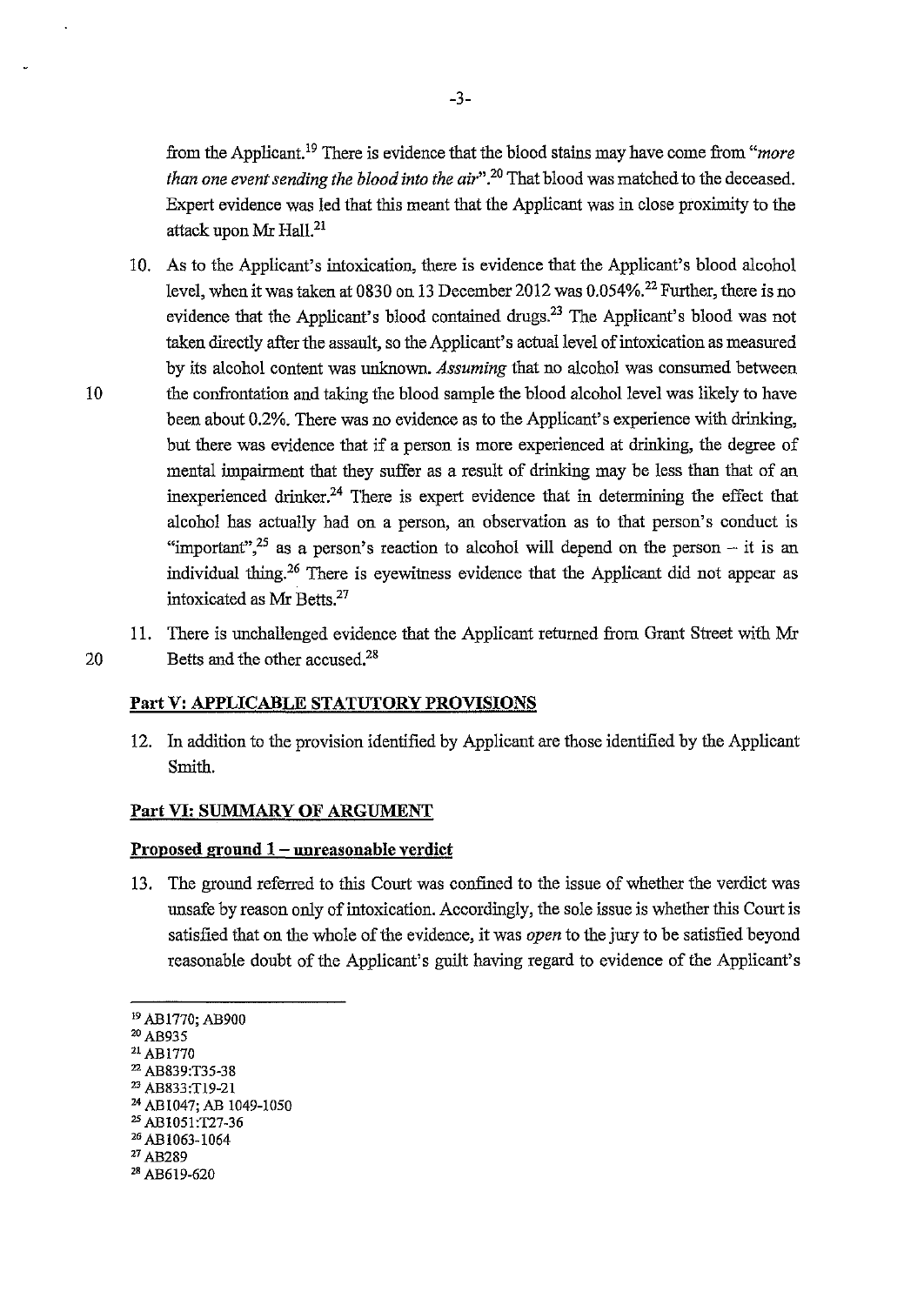intoxication.<sup>29</sup> In this regard, it is critical to remember that the jury had the benefit of seeing and hearing the witnesses, which is particularly relevant given the natnre of the evidence that the jury were assessing in this case.<sup>30</sup>

- 14. The Court below considered the adequacy of the trial judge's directions on intoxication as that was one of the primary appeal grounds relied on before that Court by the Applicant.<sup>31</sup> In so doing, the Court recited all the arguments by the Applicant in relation to intoxication, the evidence as to his state of intoxication and the direction given to the jury.32 Whilst the Court did not specifically refer again to the evidence of the Applicant's intoxication and his mental state in dismissing the appeal ground that the verdict was 10 unreasonable or could not be supported having regard to the evidence,  $33$  it is clear that this was something the Court was alert to. There is no basis to contend that it was not taken into account.
- 15. It was clearly open for the jury to be satisfied beyond reasonable doubt of the Applicant's guilt and to have considered that the Applicant had the appropriate mental state to, respectively, enter into an agreement with the other accused to assault Mr Hall with the intent to cause him grievous bodily harm; or at least enter into an agreement with others to assault Mr Hall with the intent to cause him harm, with the foresight that in executing the JCE, another accused might intend to cause Mr Hall grievous bodily harm. It must be kept in mind that the Applicant need not be proven to have himself assaulted Mr Hall to 20 be liable.<sup>34</sup>
- 16. It is clear, as set out above, that it was open to the jury to find that the Applicant had sufficient mental acuity to undertake various actions. He was able to walk with Mr Betts to Grant Street, where the initial altercation with Mr Hall occurred. Then, he was able to return (on foot) to his house, with Mr Betts. At his house, he was able to talk, and form the view that he, Messrs. Betts, Miller and Smith should go back to Grant Street to see what Mr Hall's problem was. He was able to turn his mind to whether to bring a weapon along with him, and indeed, that he decided to bring a baseball bat, as he and the group went back to Grant Street. There is evidence to suggest that the Applicant would have seen that Mr Betts was carrying a knife (it being difficult to conceal, being just over 33 30 ems), and that another Applicant was carrying a shovel. Then there is evidence that, along with the Mr Betts and the other applicants and their weapons, the Applicant walked to Grant Street.
	- 17. At Grant Street, the Applicant admitted assaulting Mr King. There is numerous eyewitness evidence which places the Applicant at the scene also assaulting Mr Hall.

<sup>&</sup>lt;sup>29</sup> [2015] 122 SASR 476 at [67]<br><sup>30</sup> see *M v The Queen* (1994) 181 CLR 487 at 492-493<br><sup>31</sup> [2015] 122 SASR 476 at [89] – [95]

 $32$  [2015] 122 SASR 476 at [89] - [95]

<sup>&</sup>lt;sup>33</sup> [2015] 122 SASR 476 at [109]

<sup>34</sup>*Huynh v The Queen* [2013] HCA 6; (2013) 87 ALJR 434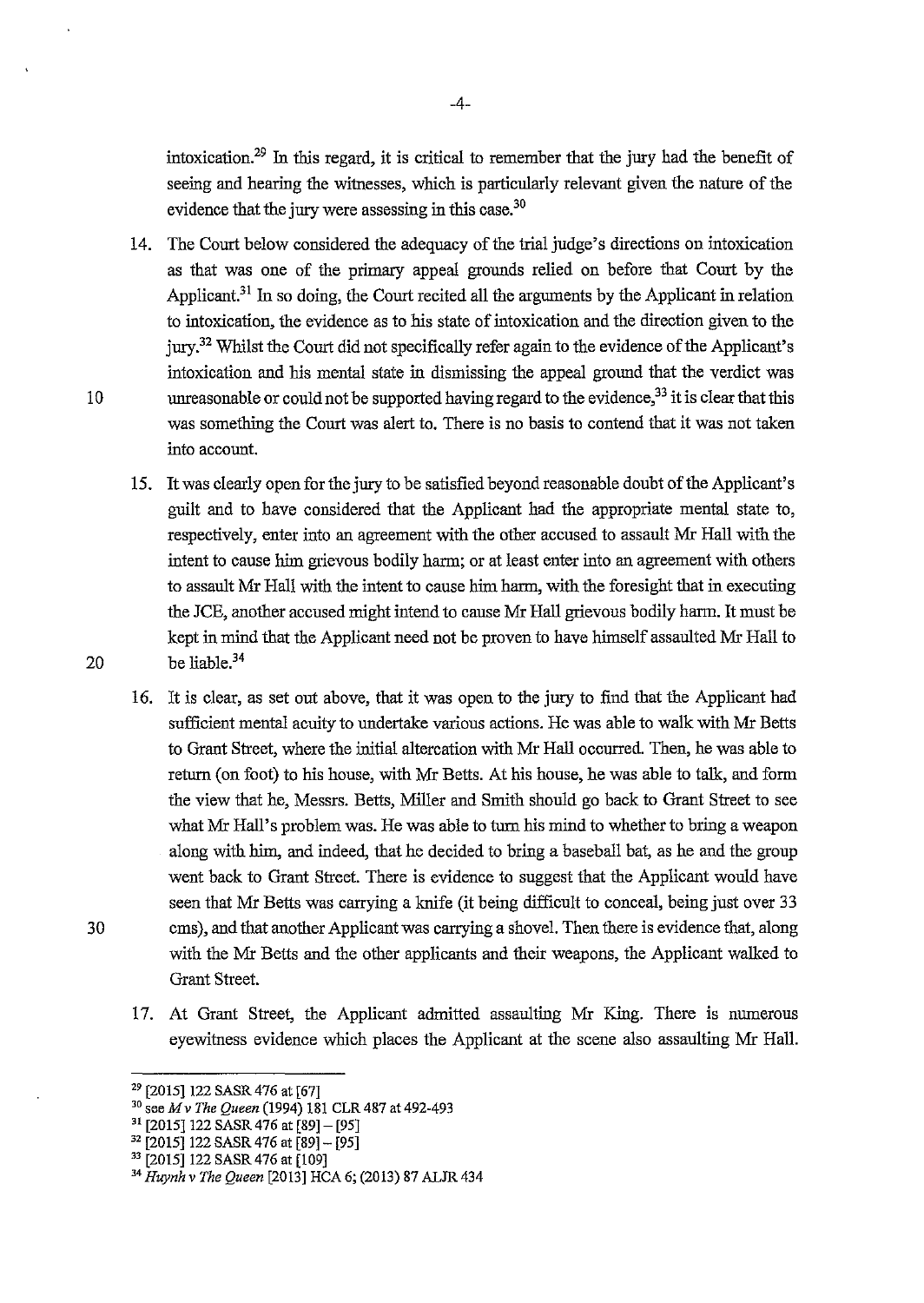Analysis of Mr Hall's blood on the Applicant's shorts places him in close proximity to Mr Hall to (some or all of) the assault. There is then evidence that the Applicant was able to walk back, on foot, to his house, with the other accused.

- 18. Whilst it is accepted that the Applicant had been drinking, that in and of itself is insufficient to show, in the context of the evidence in this case, that it was not open to the jury to find that the Applicant had the requisite mental state to form the agreement required for JCE or to contemplate the matters required for EJCE (as identified above). The Applicant has not been able to point to any evidence which shows (other than the fact he had been drinking) that he was not able to form either mental states. One must keep in 10 mind that they are not complex mental thought processes. The decision to go with others to see what someone's problem is, arming yourself with a baseball bat (let alone what the others were carrying), is evidence which suggests, strongly, he had an intention to cause something more than just harm to Mr Hall. The Applicant did not conceal the baseball bat. The nature of some of the other weapons used in the confrontation (being a shovel, a 332 mm knife and a bottle) makes it unlikely that they were able to be concealed. The Applicant and the other accused had no need to conceal the weapons from each other. It was open on the evidence for the jury to find that the Applicant was aware that at least some of the other accused were armed.
- 19. There is nothing in the evidence as to intoxication which leads to the conclusion that the 20 jury *must* have entertained a reasonable doubt. Indeed, an assessment of all the evidence establishes that it was open for the jury to find that the Applicant was guilty of the offence; that he participated in the joint enterprise with his co-offenders as alleged, and if necessary foresaw the possibility that one of his group might act with the intent to cause grievous bodily harm.<sup>35</sup>

## **Proposed ground 2 - extended joint liability**

- 20. The Respondent relies on, without repeating, the arguments made in the written response to the same proposed ground of appeal in the submissions in relation to the co-offender, MrSmith.
- 21. In addition, the Respondent adds the following submission, which addresses additional 30 arguments raised specifically by this Applicant.
	- 22. The Applicant's submission for re-consideration, while it refers to the reasons of Kirby J in *Clayton* (PS [86]), in effect relies solely on *Jogee* (PS [85]). However the Applicant has not grappled with a number of issues which arise from that reasoning. The Applicant has not addressed the policy rationale underlying the principle, nor why the considerations referred to by the majority in *Clayton* when refusing an application to re-open *McAuliffe*

*<sup>35</sup> Huynh v The Queen* (supra) at [38][39]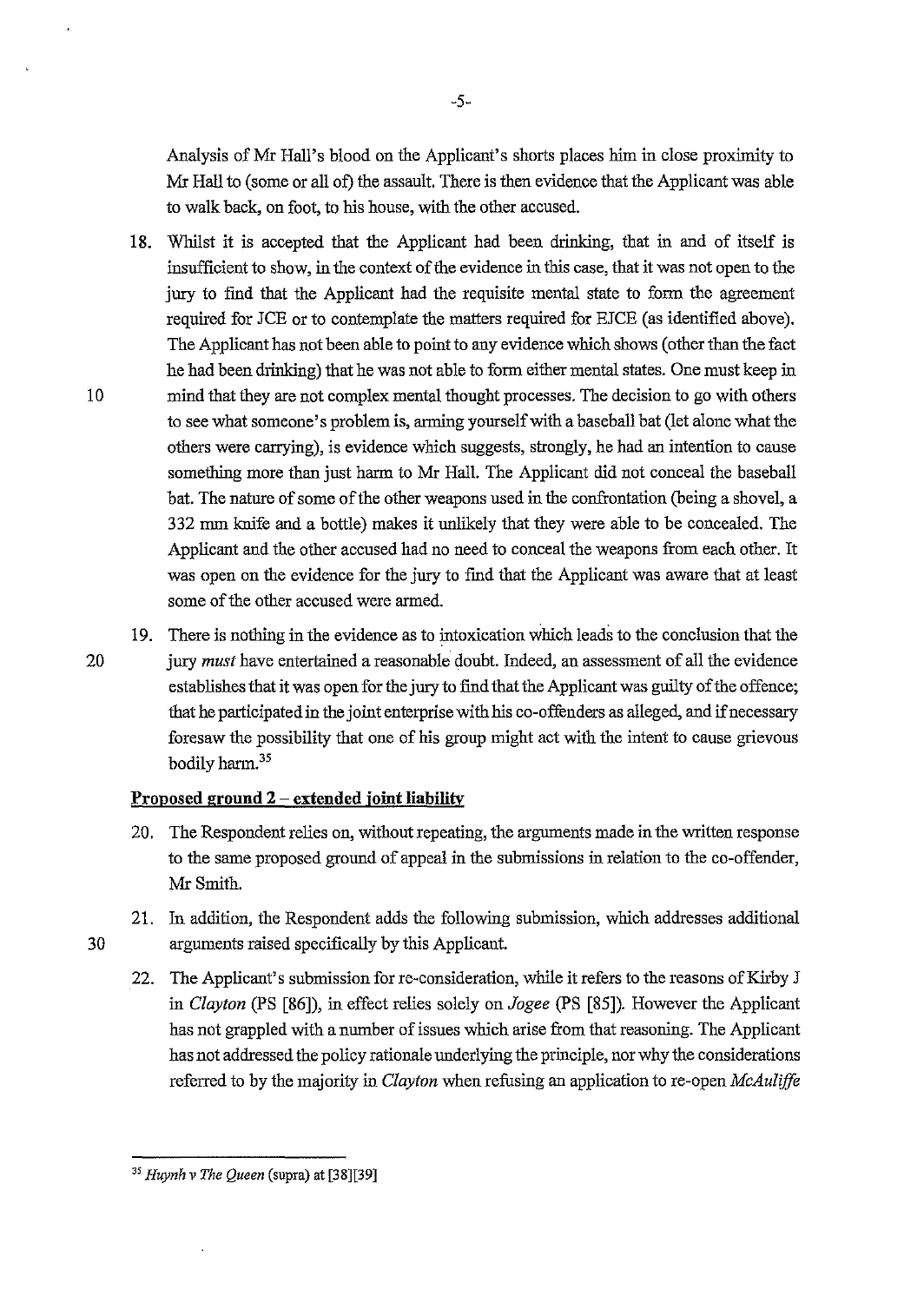do not apply. Moreover, to suggest that the law has not been acted upon (PS [85]) is incorrect. It is now well established as part of the common law in Australia.

23. The Applicant's submission (PS [86]) that this Court should adopt the law in *Jogee* as correctly stating the position in Australia, and that to do so would bring the common law in line with the Code States, is flawed.

### **The "restatement of principles" in** *Jbgee* **should be applied by this Court.**

- 24. It is not appropriate to simply restate the law of EJCE in accordance with the approach in *Jogee*, as the Applicant asserts in one sentence (AP [86]). There are several problems with this.
- 10 25. As submitted by the Respondent in his written submission in Smith, the purported restatement of the law is confusing and problematic for various reasons. It demonstrates that any change to this area must come from a systematic review of the law of complicity and accessorial liability.
- 26. The Applicant's submission begs the question, what are the restated principles in *Jogee*  and are they applicable in Australia? The Applicant appears to contend that the relevant restated principles in *Jogee* are those found at [96] (AP [83]). It is unclear why that is said to be the principle; that paragraph must be considered with the proceeding<sup>36</sup> and following paragraphs. Rather paragraph [96] appears to simply reflect the conclusion that without the approach in *Chan Wing-Sui,* the liability of the persons on the factual scenarios posited 20 is one of manslaughter (and not murder).
	- 27. However, [96] uses language foreign to that of JCE: it talks of a party assisting or encouraging another in an unlawful act (language of aiding and abetting). It does not address the situation of a JCE. If it is intended to cover JCE, then at the very least it is using language that is inconsistent with that concept; it uses terminology inapt to describe the basis of liability.
- 28. In Australia JCE is a doctrine *"which is separate from the liability of an accessmy before the fact, who counsels or procures the commission of the crime; it is separate from the liability of a principal in the second degree, who aids or abets in the commission of the crime. Joint criminal enterprise, or acting in concert, depends upon the secondary party*  30 *(here, the appellant) sharing a common purpose with the principal offender (here, Preston) or with that offender and others. "37* Accessorial liability involves an offender, with the requisite knowledge, intentionally assisting or encouraging the commission of the offence. The liability for JCE lies in the *participation* in a joint criminal enterprise with the necessary state of mind. *"A person participates in a joint criminal enterprise by being present when the crime is committed pursuant to the agreement<sup>138</sup> Proof that an*

<sup>36</sup> For example: R v Jogee [2016]2 WLR 681 at [93][94][95]

<sup>37</sup>*Gillard v The Queen* (2003) 219 CLR I at [1 09] cf: *R v Jogee* (supra) at [77][78]

*<sup>&</sup>quot;Huynh v The Queen* (supra) at [37]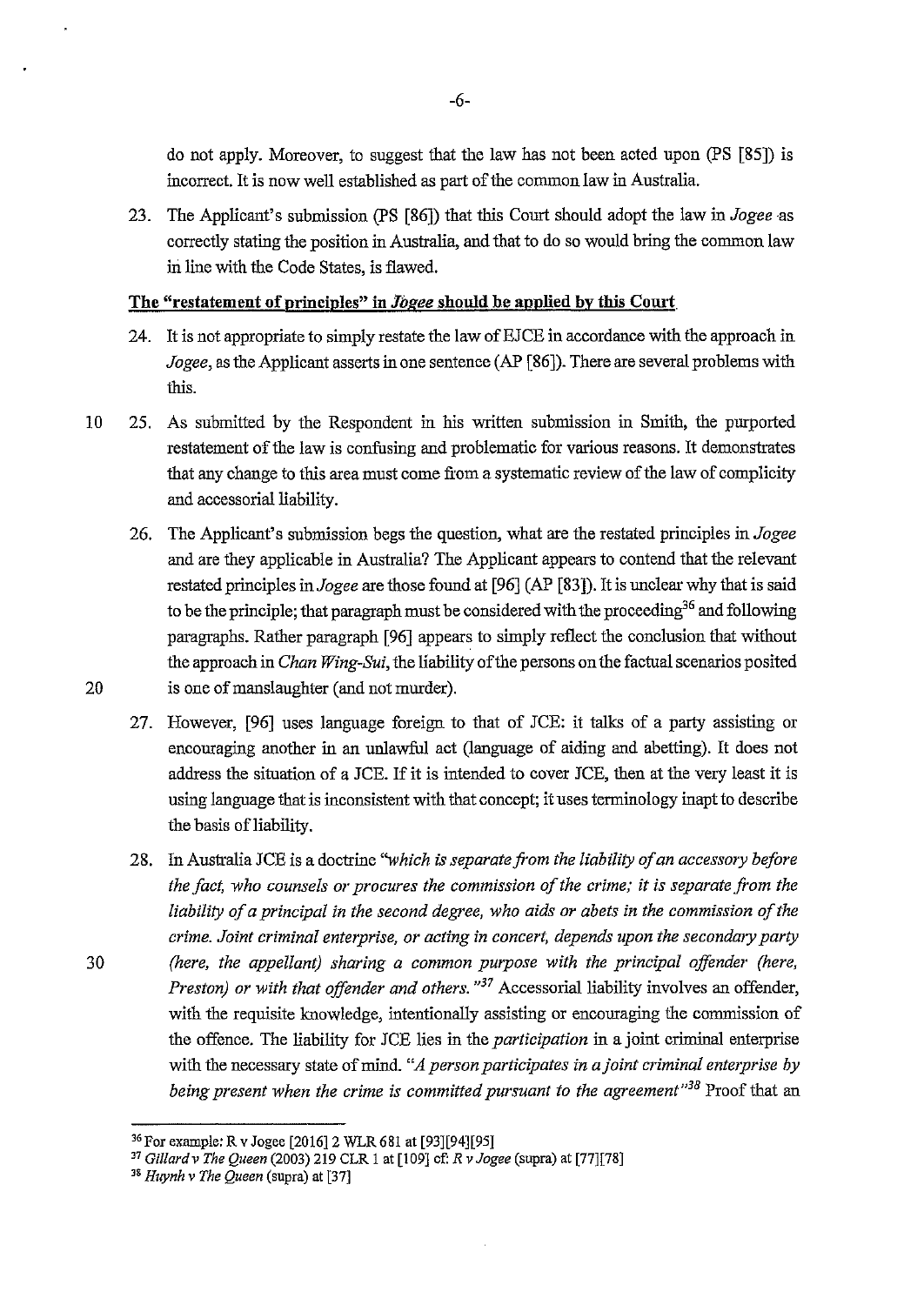offender is party to an agreement having the requisite foresight does not depend upon proof that he had engaged in any particular conduct at the scene. The language in [96] at the very least conflates the two concepts.

- 29. Moreover the approach in [96] (as well as possibly [94] and [95]) is then qualified by the Court<sup>39</sup> by reference to the principle of *"fundamental departure"*. That principle, while part of the common law in relation to complicity in the UK.<sup>40</sup> has not been applied in Australia. Were the Court to consider restating the law in accordance with [96], consideration would need to be given, to whether and how this doctrine should be introduced into Australian law, and then of course, provide some guidance as to what the 10 phrase means and how and when it applies in practice.<sup>41</sup> For example, if you have participated by encouraging or assisting in the unlawful act (as in [96]), why then, is it relevant that this unlawful act is a "fundamental departure"?
- 30. The reasoning in the paragraphs preceding this purported test in [96] also give rise to problems. For example, in [94], despite the court's criticisms as to the use *of"foresighf'*  that language is used. But it is qualified: if the jury are satisfied that D2 *"must have foreseen that ... Dl might well commit crime B",* then in certain cases, the jury might be justified in *"drawing the conclusion that D2 had the necessary conditional intent that crime B should be committed,* if *the occasion arose".* So foresight *might* in some cases be used as inferential evidence of conditional intention. This would involve juries being 20 instructed on the meaning of conditional intention. Again, this concept currently has no application in Australian law. This Court will need to provide guidance as to what this concept means and how the jury can be satisfied that an accused had the relevant mental state. Interestingly, this inference of intention referred to in [94] is one to be drawn in relation *to an individual person,* there is no reference to it being the intention of the parties.
- 31. As to [95], the Court appears to effectively be applying the principles of aiding and abetting to those circumstances where it would be artificial to say that the accused had a conditional intent in circumstances where there is a *"more or less spontaneous outbreak of multi-handed violence"* (which, one might say, would capture many instances of 30 EJCE). This point is reiterated in [98], where the Court says the focus in the law needs to be on whether *"D2 intended to assist* in *the crime charged."* But, again, the doctrine of JCE does not turn on the participants assisting or encouraging each other in their various acts in executing the JCE. What the Court is effectively doing is replacing the law of EJCE with that of accessorial liability. That is inappropriate.
	- 32. The approach suggested *inJogee* which the Applicant invites this Court to adopt, reflects the difficulties with the reasoning in the judgment. It involves, amongst other things,

<sup>39</sup>*R v Jogee* (supra) at [97][98]

<sup>&</sup>lt;sup>41</sup> The New South Wales Law Reform Commission Report, Complicity (2010) Report 129 at [4.71] ff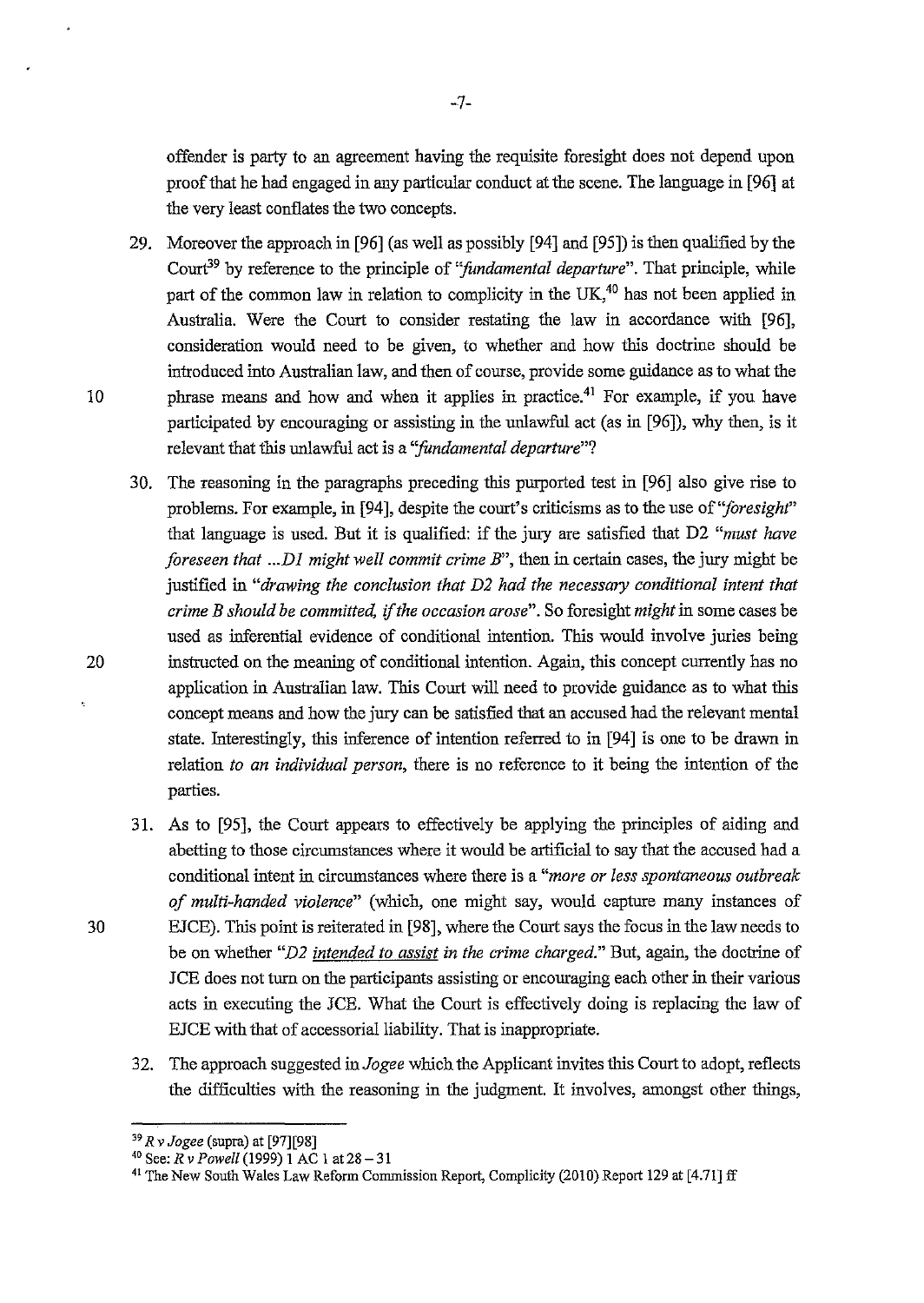potentially adopting concepts (and directing the jury accordingly) which are not currently applied in Australia, in a manner which is extremely complex. The approach conflates JCE with accessorial liability.

33. The reasoning in *Jogee* supports the conclusion in *Clayton<sup>42</sup>*that if the law is to change it should be a matter for Law Reform Commissions and legislatures.

### **Comparative legislative framework in Australia**

- 34. The Applicant's argument (AS [86]) in favour of *Jogee* that whilst it does not *"precisely mirror the approach* in *the Code jw-isdictions",* it however, *"reduces the extent of the divergence between the common law and the position* in *those jurisdictions"* is, simply 10 incorrect.
	- 35. *First,* adopting an approach consistent with *Jogee* would necessarily involve a substantial departure from the law of EJCE as found in the Codes (and other statutory enactments). Far from reducing any alleged divergence (which is itself incorrect- see eg, s 8 *Criminal Code Act* (NT)), it would substantially increase it.
	- 36. *Second,* the submission seems to presuppose that the various Codes (and other statutory enactments) have considerable, if not complete, uniformity of approach, which they do not.
- 37. *Third,* at the most fundamental level, *Jogee* abolishes EJCE whereas the Commonwealth, and each of the States and Territories who have statutory enactments of the principles 20 maintain the concept in some form.
	- 38. The approach in *Jogee* can be compared with that taken in the Australian jurisdictions where legislation has been enacted. At a high level:
		- (1) the *Criminal Code 1995 (Cth),* s llA, *Criminal Code 2002* (ACT) s 45A requires recklessness as to the commission of the other offence;<sup>43</sup>
		- (2) the *Crimes Act 1958* (Vic) s 323 requires an awareness of a probability of the other offence being committed;<sup>44</sup>
		- (3) none of the relevant sections in the *Criminal Code Act 1899* (QLD) s 8,45 *Criminal Code Act Compilation Act 1913* (WA) s 846 or the *Criminal Code Act 1924* (Tas) Schedule 1, s 4 require any specific foresight or awareness, provided the commission of the subsequent offence was of such a nature that its commission was a probable consequence of the original joint enterprise;<sup>47</sup> and

30

<sup>42</sup>*Clayton v The Queen* (2006) 81 ALJR439 at [19]

<sup>&</sup>lt;sup>43</sup> See s 45A(1)(b)(ii), 45A(3)<sup>44</sup> s 323(1)(b)

<sup>&</sup>lt;sup>45</sup> See: *Darkan v The Queen* (2006) 227 CLR 373 for a discussion of the meaning of the provision

 $46$  s 8(1)

<sup>47</sup>**See the same language in each section:** *"When 2 or more persons form a common intention to prosecute an unlawful purpose in corljunction with one another, and in the prosecution of such purpose an offence is committed*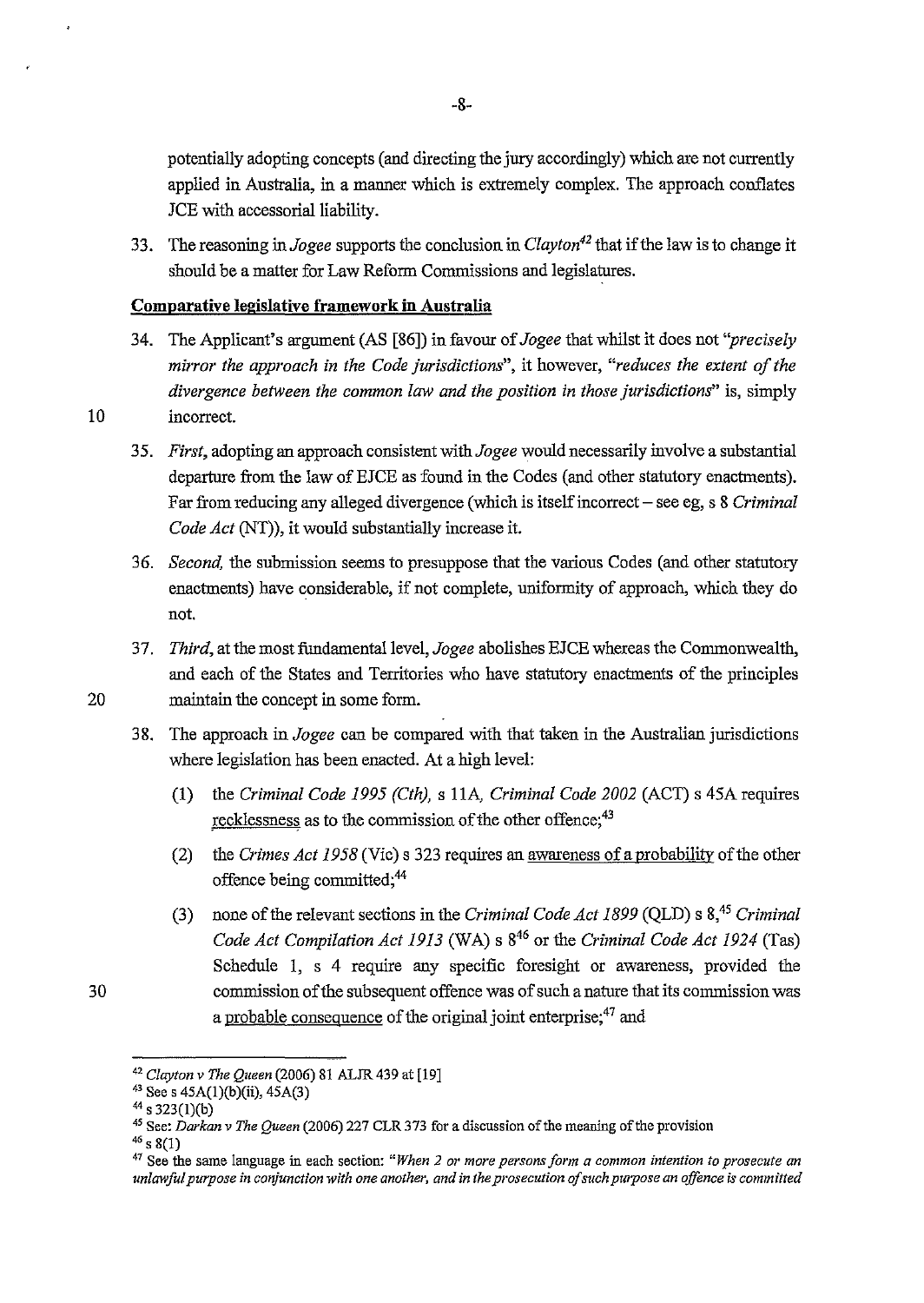- ( 4) the *Criminal Code Act* (NT) s 8 provides that a person is presumed to have connnitted the subsequent offence unless he proves he did not foresee that the connnission of that offence was a possible consequence of prosecuting that unlawful purpose.<sup>48</sup>
- 39. It is clear, therefore, that the primary change between the common law and many of the Code/statute jurisdictions is to a test of what is (subjectively or objectively) probable. None of the provisions require proof of actual intention on behalf of the accused as to the commission of the secondary offence. None of these legislations introduce concepts of "conditional intention" or "fundamental departure". Nor do they replace parts of the 10 statutory versions of EJCE with the law of either manslaughter or aiding and abetting. None of them have abolished EJCE.
	- 40. Only South Australia and New South Wales apply the common law principles. Contrary to the Applicant's contention (PS [86]), even leaving aside the variations in the legislation, it is not this Court's role to bring the common law in line with legislation.
	- 41. The common law is clear and well established. It is for the legislature to determine whether the long established law needs changing.

## **Injustice by reason ofEJCE**

- 42. The Applicant concedes that it is ''not easy definitively" to point to *"actual examples of miscarriages of justice by the operation of the principle"* (AP [89]). This is significant.
- 20 The Applicant can point to no case where an accused has been treated unjustly, despite saying that the risk of a wrong verdict of murder when only manslaughter is justified is real. The argument that *McAulifft* has led to injustice was rejected by this Court in *Clayton.* There is no cause to come to a different conclusion here.

# **Part VII: NOTICE OF CONTENTION OR CROSS APPEAL**

43. Not applicable.

# **Part Vlll: TIME ESTIMATE**

44. The Respondent estimates that the oral argument will take approximately 3 hours (for all Applicants).

it replaces the extension of the substitution of the state of the state of the Wendy Apraham QC . To cell yn Williams

ounsel for the Respondent Phone: (02) 80296319 <br>  $\frac{3}{5}$  /  $\frac{4}{5}$  /  $\frac{2}{5}$  (02) 80296322

30

*of such a nat11re that its commission was a probable consequence of the prosecution of such purpose, each of them is deerned to hcrve committed the offence."* 

<sup>48</sup> s 8(1); if you have that necessary foresight then you are "presumed" to have *"aided or procured the perpetrator or perpetrators of the offence to commit the offence"*